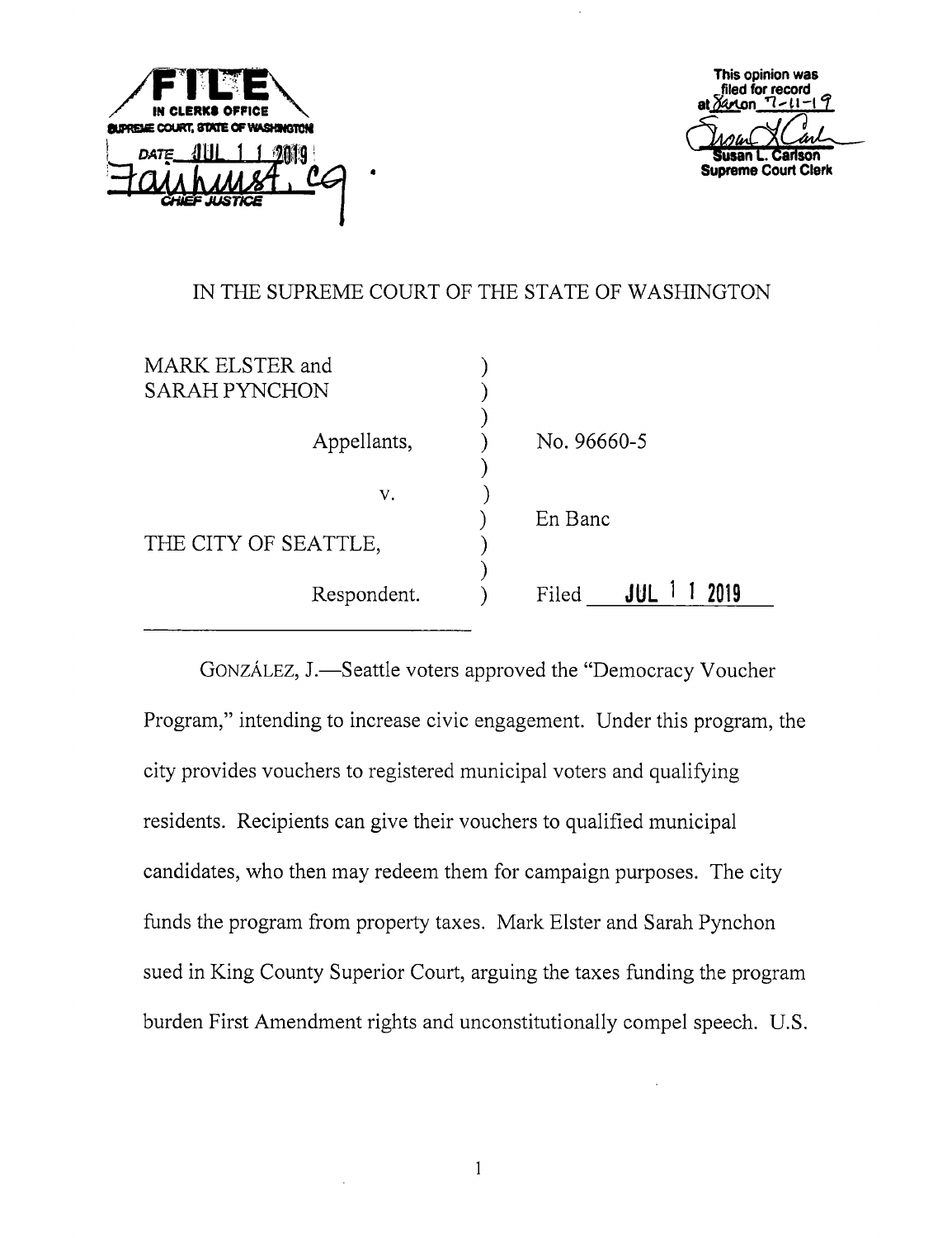CONST, amend. I. The superior court dismissed the suit. Because the program does not violate the First Amendment, we affirm.

## **FACTS**

In 2015, Seattle voters approved Initiative 122, establishing the Democracy Voucher Program. According to the initiative, the program's purposes are (1) to "expand the pool of candidates for city offices and to safeguard the people's control of the elections process," (2) to "ensure the people of Seattle have equal opportunity to participate in political campaigns and be heard by candidates," and (3) to "prevent corruption." Clerk's Papers at 14, 16.

The Democracy Voucher Program attempts to further these goals by providing vouchers to eligible municipal residents for use in city elections.' Voter registration in Seattle makes one automatically eligible to receive vouchers; municipal residents who can donate to a political campaign under federal law can also receive vouchers. A voter-approved, 10-year property tax funds the program, collecting in 2016 "approximately \$0.0194/\$ 1000 assessed value" in additional property taxes. Id. at 57. The voucher recipients can give their vouchers to qualified municipal candidates.

<sup>&</sup>lt;sup>1</sup> To be eligible to receive vouchers from municipal residents, municipal candidates must obtain a required number of signatures and contributions from qualified municipal residents.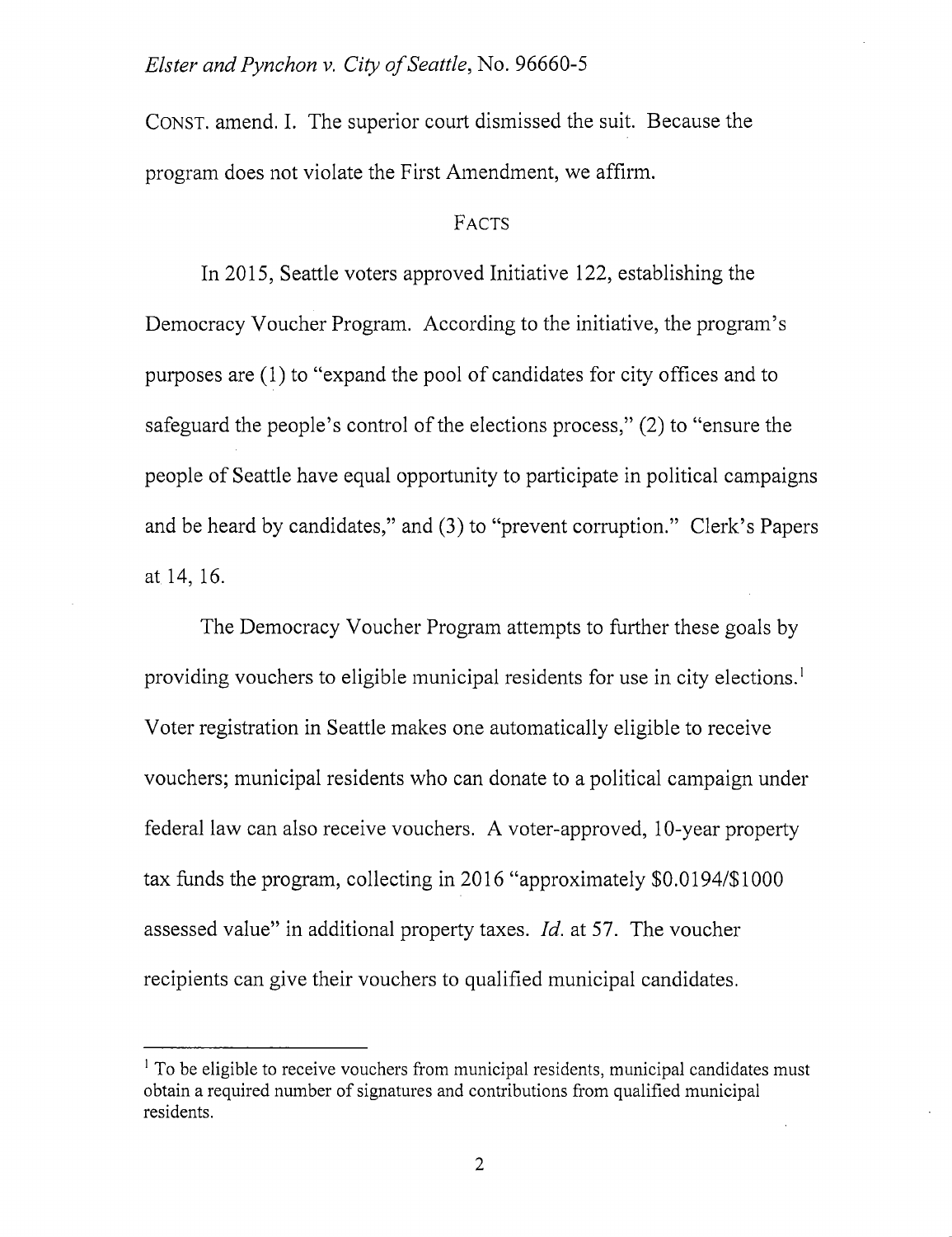Elster and Pynchon own property in Seattle. They brought a 42 U.S.C § 1983 action challenging the constitutionality of the Democracy Voucher Program, arguing it is unconstitutional to use tax dollars to underwrite campaign contributions.

Instead of answering Elster and Pynchon's complaint, the city moved to dismiss. The superior court granted the city's motion, upholding the Democracy Voucher Program. It found that the city "articulated a reasonable justification" for the program that was consistent with United States Supreme Court precedent: "an increase in voter participation in the electoral process." Id. at 115. Elster and Pynchon appealed, and the Court of Appeals certified the case to us.

#### Standard of Scrutiny

Elster and Pynchon challenge the city's use of tax revenue to fund political speech. "[T]he central purpose of the [First Amendment is] to assure a society in which 'uninhibited, robust, and wide-open' public debate concerning matters of public interest would thrive, for only in such a society can a healthy representative democracy flourish." Buckley v. Valeo, 424 U.S. 1, 93 n.127, 96 S. Ct. 612, 46 L. Ed. 2d 659 (1976) (quoting N.Y. Times Co. V. Sullivan, 376 U.S. 254, 270, 84 S. Ct. 710, 11 L. Ed. 2d 686 (1964)).

 $\overline{3}$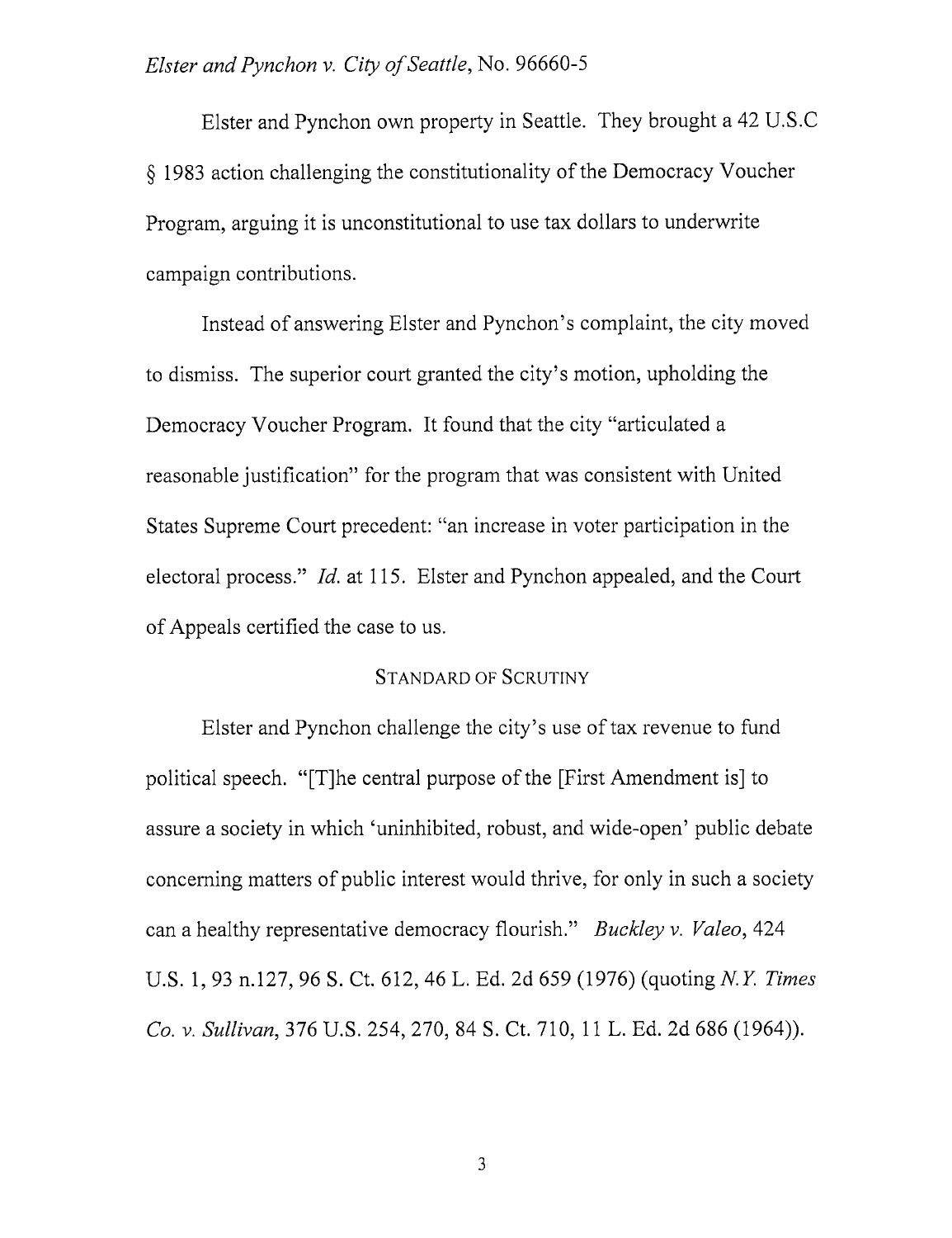If the Democracy Voucher Program does not burden fundamental rights, the program enjoys the presumption of constitutionality and the challengers bear the heavy burden of showing the city lacked the power to impose the tax under rational basis scrutiny. See Forbes  $v$ . City of Seattle, 113 Wn.2d 929, 941, 785 P.2d 431 (1990) (upholding theater ticket admission tax against First Amendment and equal protection challenges (citing Fin. Pac. Leasing, Inc. v. City of Tacoma,  $113$  Wn.2d  $143$ ,  $147$ ,  $776$ P.2d 136 (1989))). The power to tax is a fundamental, necessary sovereign power of government. Love v. King County, 181 Wash. 462, 467, 44 P.2d 175 (1935). "The government, as a general rule, may support valid programs and policies by taxes or other exactions binding on protesting parties." Bd. of Regents v. Southworth, 529 U.S. 217, 229, 120 S. Ct. 1346, 146 L. Ed. 2d 193 (2000). If rational basis scrutiny applies, the program's tax need only rationally relate to a legitimate government interest. See Dot Foods, Inc. V. Dep't of Revenue, 185 Wn.2d 239, 249, 372 P.3d 747 (2016).

Bister and Pynchon ask us to apply strict scrutiny, alleging the Democracy Voucher Program burdens fundamental rights. If the program burdens fundamental rights, strict scrutiny applies; to survive strict scrutiny, the city needs to show the program furthers a compelling interest and is narrowly tailored to achieve that interest. Citizens United v. Fed. Election

4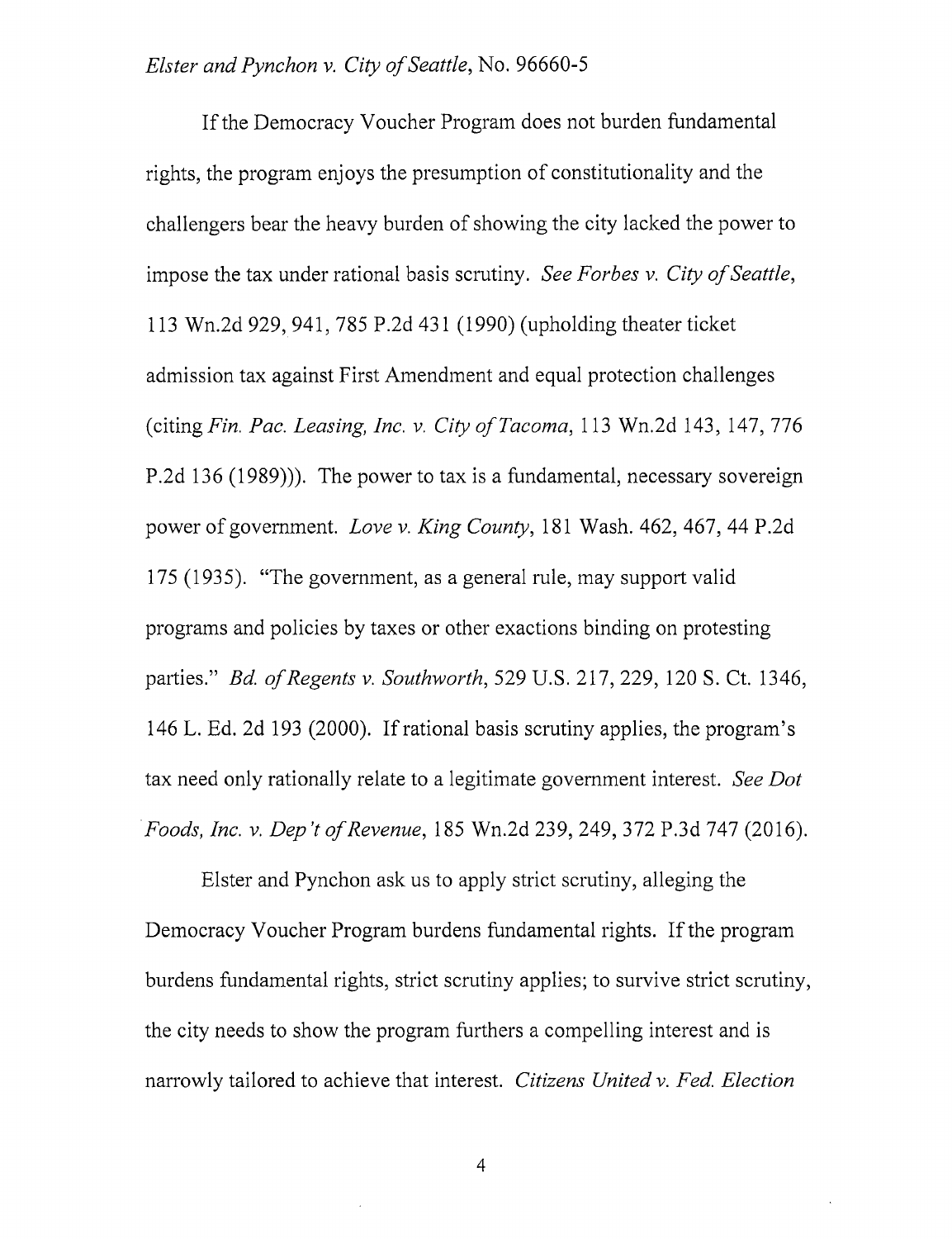Comm'n, 558 U.S. 310, 340, 130 S. Ct. 876, 175 L. Ed. 2d 753 (2010) ("Premised on mistrust of governmental power, the First Amendment stands against attempts to disfavor certain subjects or viewpoints."); see also Rosenberger v. Rector & Visitors of Univ. of Va., 515 U.S. 819, 829, 115 S. Ct. 2510, 132 L. Ed. 2d 700 (1995) (viewpoint neutrality requires the government to "abstain from regulating speech when the specific motivating ideology or the opinion or perspective of the speaker is the rationale for the restriction"). As will be discussed below in the context of Elster and Pynchon's substantive arguments, heightened scrutiny does not apply. Accordingly, we apply rational basis review.

#### **ANALYSIS**

Elster and Pynchon assert the Democracy Voucher Program, through its tax, unconstitutionally compels them to support the program's message. Neither this court nor the United States Supreme Court has squarely addressed the issue before us; whether a tax used to fund a public financing system violates First Amendment rights. Elster and Pynchon do not assert a violation of the state constitution. Most related cases have addressed challenges to the public financing systems themselves, not the potential injury to the taxpayers funding those systems. See, e.g., Buckley, 424 U.S. at

5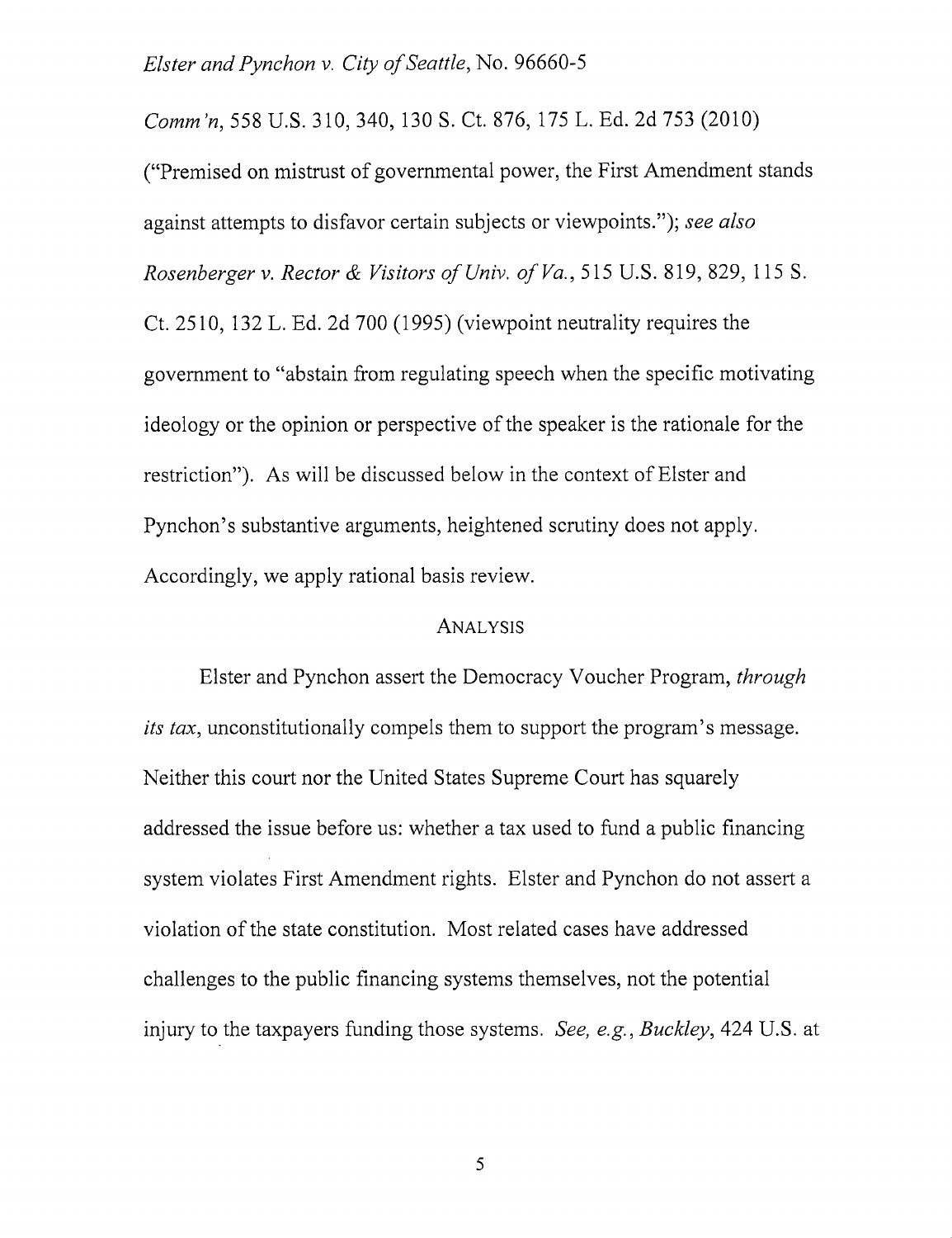92-93; Ariz. Free Enter. Club's Freedom Club PAC v. Bennett, 564 U.S. 721, 755, 131 S. Ct. 2806, 180 L. Ed. 2d 664 (2011).

In *Buckley*, the Court upheld the public financing of elections, in the context of a system where taxpayers elect to authorize payment from their taxes to the Presidential Election Campaign Fund. The Court held public financing of elections "is a congressional effort, not to abridge, restrict, or censor speech, but rather to use public money to facilitate and enlarge public discussion and participation in the electoral process, goals vital to a selfgoverning people." 424 U.S. at 92-93. The Court concluded that the public financing system was constitutional despite the fact it amounted to the disbursement of tax revenue to political parties; the Court found that "every appropriation made by Congress uses public money in a manner to which some taxpayers object." *Id.* at 92.

Public financing schemes must not burden freedom of speech and they are presumptively unconstitutional if they do. For example, in Bennett, the Court declared unconstitutional an Arizona system that provided matching funds to publicly financed candidates, if those candidates agreed to certain campaign restrictions, after their opponents privately raised or spent funds beyond a threshold amount. 564 U.S. at 747. The Arizona system operated in a way that burdened the speech of both privately financed candidates and

6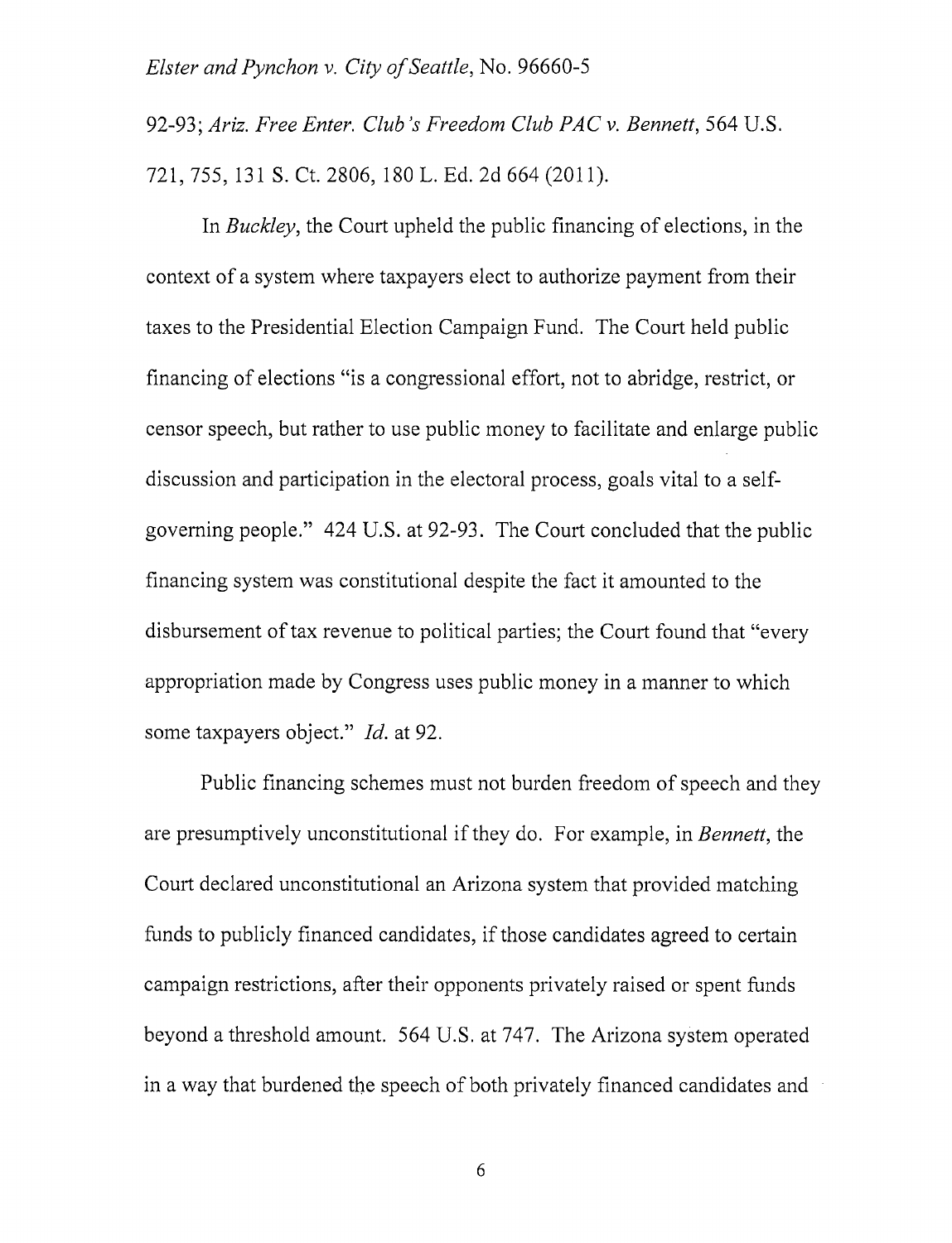groups independently advocating for those candidates. The matching funds penalized privately financed candidates who '"robustly"' exercised their First Amendment rights, by providing funds to their political rivals. Id. at 736 (quoting *Davis v. Fed. Election Comm'n,* 554 U.S. 724, 739, 128 S. Ct. 2759, 171 L. Ed. 2d 737 (2008)). The Court found the matching funds "particularly burdensome" on independent groups because their choices were to "trigger matching funds, change your message, or do not speak." *Id.* at 739. The Court distinguished its holding in *Buckley*—that public financing systems are constitutional—from cases in which the speech of some is increased "at the expense of impermissibly burdening (and thus reducing) the speech" of others. *Id.* at 741.

Elster and Pynchon argue the Democracy Voucher Program is not viewpoint neutral because the vouchers will be distributed among qualified municipal candidates unevenly and according to majoritarian preferences. "The whole theory of viewpoint neutrality is that minority views are treated with the same respect as are majority views." Southworth, 529 U.S. at 235. Here, the decision of who receives vouchers is left to the individual municipal resident and is not dictated by the city or subject to referendum. Elster and Pynchon do not dispute that the city imposes neutral criteria on who can receive vouchers and who can redeem them, making the program's

 $\overline{7}$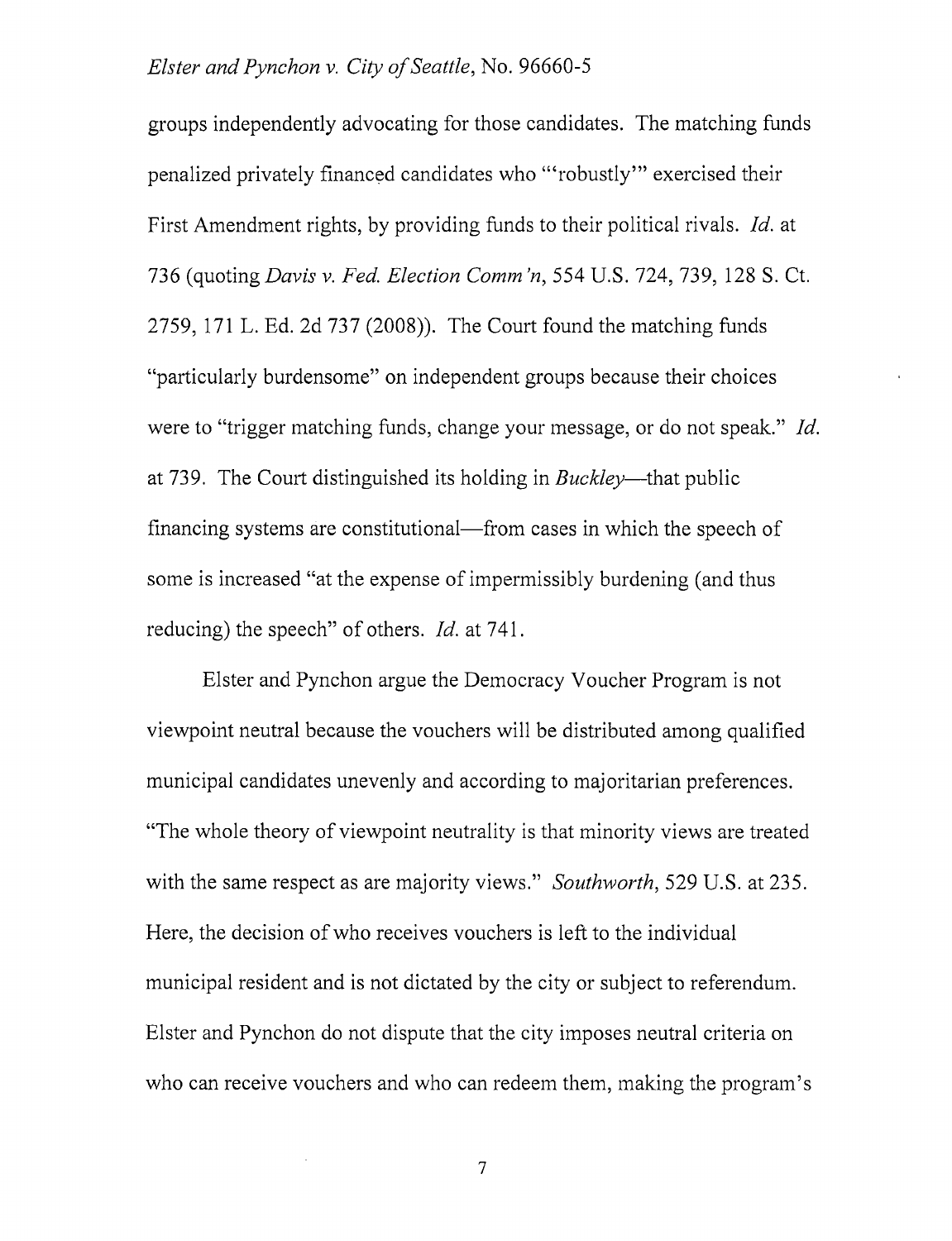administration viewpoint neutral. That some candidates will receive more vouchers reflects the inherently majoritarian nature of democracy and elections, not the city's intent to subvert minority views.

The tax at issue here does not alter, abridge, restrict, censor, or burden speech. On the contrary, the Democracy Voucher Program "facilitate[s] and enlarge<sup>[s]</sup> public discussion and participation in the electoral process." Buckley, 424 U.S. at 92-93. The program resembles other content neutral ways the government facilitates political speech, for example, when the government distributes voters' pamphlets. See, e.g., RCW 29A.32.010 (concerning distribution of voters' pamphlets for the general election); see also Laws of 2013, chs. 143, 195 (ensuring contested judicial races and other nonpartisan races are not decided at the primary). $^2$  Thus, wholly distinct from cases involving unconstitutional campaign finance laws and

 $<sup>2</sup>$  The lack of a primary voter's pamphlet for statewide races in most counties was one of</sup> the concerns that drove the legislature to move these races to the general election. See S.B. Rep. on H.B. 1474, at 2, 63d Leg., Reg. Sess. (Wash. 2013).

Another recent example of governmental facilitation of political speech is when the State allocated funds for prepaid postage election expenses. Letter from Jay Inslee, Governor of Washington State, to Kim Wyman, Washington Secretary of State (May 14, 2018), http://www.govemor.wa.gov/sites/default/files/SOS%20Efund%201etter%20for% 20elections.pdf [https://perma.cc/A2P5-TDPU]; cf. Burdick v. Takushi, 504 U.S. 428, 438, 112 S. Ct. 2059,119 L. Ed. 2d 245 (1992) (the Court has "repeatedly upheld reasonable, politically neutral regulations that have the effect of channeling expressive activity at the polls" (citing Munro v. Socialist Workers Party, 479 U.S. 189, 199, 107 S. Ct. 533, 93 L. Ed. 2d 499 (1986))).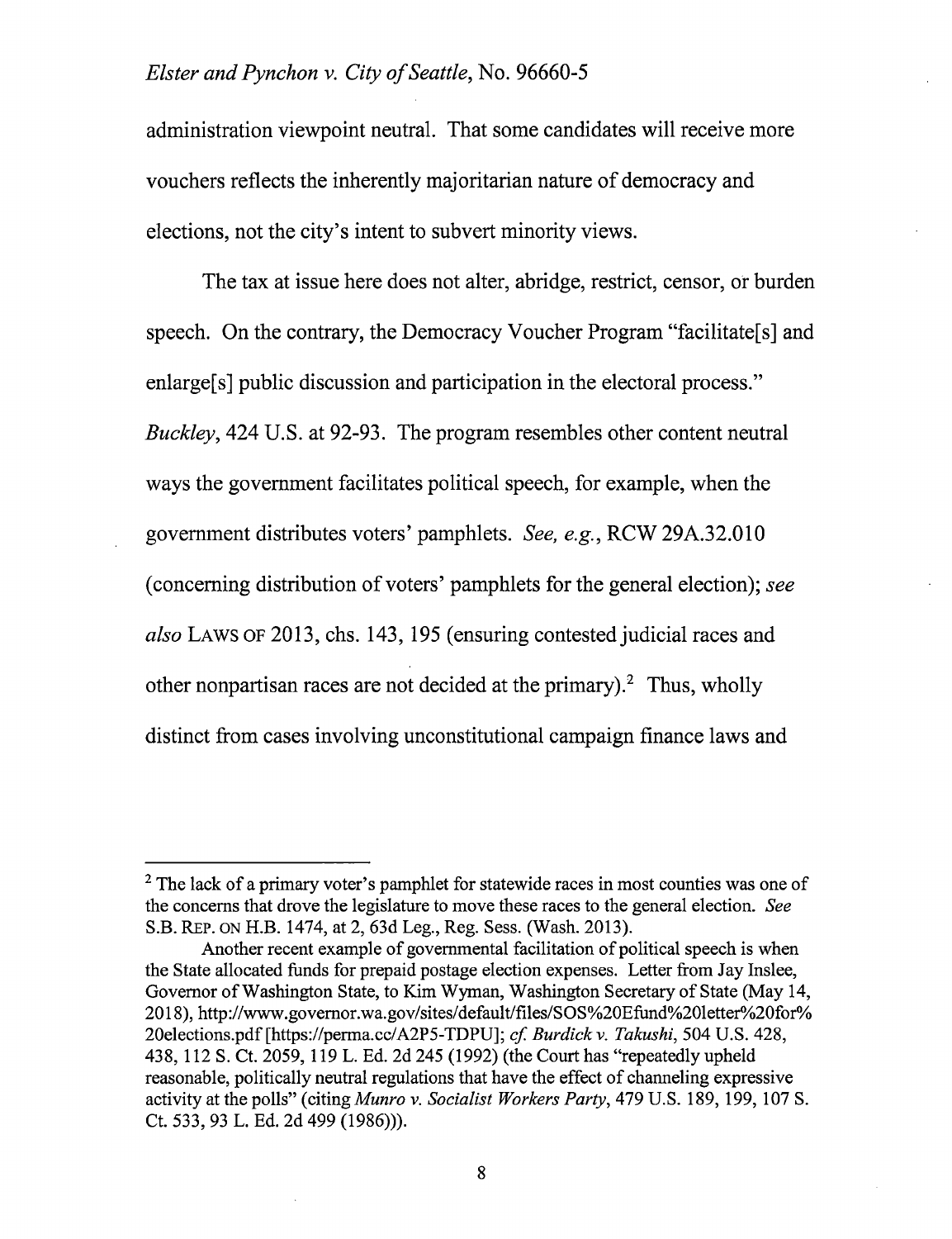laws that discriminate based on content or viewpoint, the program does not burden freedom of speech, and strict scrutiny does not apply.<sup>3</sup>

Eister and Pynchon argue Janus v. American Federation of State, County & Municipal Employees, Council 31, U.S. , 138 S. Ct. 2448, 201 L. Ed. 2d 924 (2018), renders the Democracy Voucher Program unconstitutional because they disagree with the program's message. In Janus, the Court held that the funding of the collective bargaining process through an agency fee of nonmember public sector employees "seriously impinges on First Amendment rights." *Id.* at 2464. The collective bargaining process compelled the nonmembers to "provide financial support for a union" that adopts powerful political positions the nonmembers oppose. Id.] see also United States v. United Foods, 533 U.S. 405, 415-16, 121 S. Ct. 2334, 150 L. Ed. 2d 438 (2001) (finding unconstitutional an assessment on mushroom handlers that funds the promotion of mushroom advertisements created by a council of industry representatives).

Janus involved an agency fee that directly subsidized the union's collective bargaining activities, which burdened "'associational freedoms.'"

<sup>&</sup>lt;sup>3</sup> We disagree with Elster and Pynchon's contention in the alternative that *Buckley* requires heightened scrutiny under these facts. Compare 424 U.S. at 17-84 (applying heightened scrutiny to various campaign restrictions), with id. at 92-93 (not applying heightened scrutiny to the public financing scheme).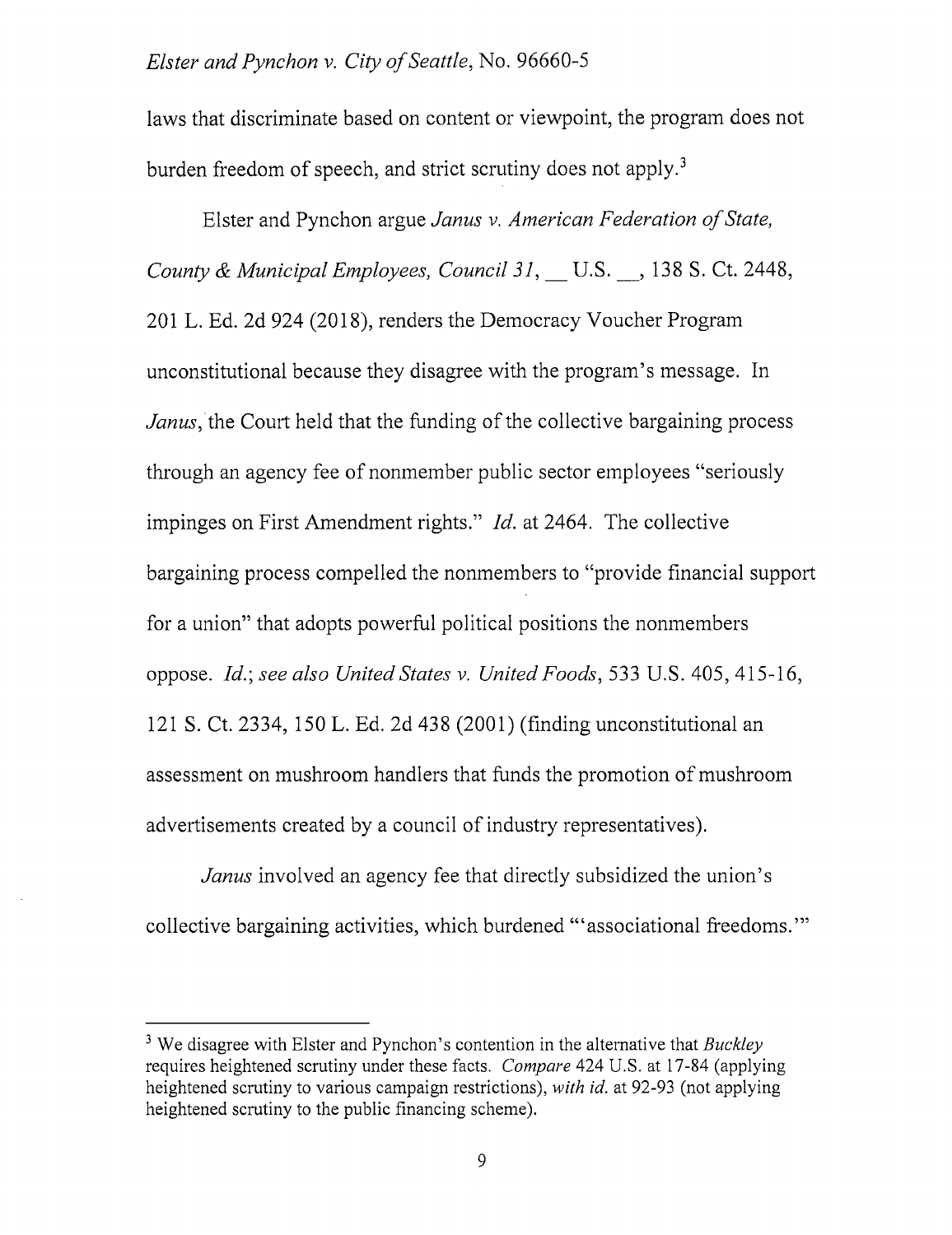138 S. Ct. at 2466, 2468 (quoting Harris v. Quinn, 573 U.S. 616, 649, 134 S. Ct. 2618, 189 L. Ed. 2d 620 (2014)). Unlike the employees in Janus, Bister and Pynchon cannot show the tax individually associated them with any message conveyed by the Democracy Voucher Program.<sup>4</sup> Without such a showing, *Janus* has no bearing on this case and the program is not subject to heightened scrutiny. See PruneYard Shopping Ctr. v. Robins, 447 U.S. 74, 87, 100 S. Ct. 2035, 64 L. Ed. 2d 741 (1980) (noting the First Amendment was not violated where "views expressed by members of the public . . . will not likely be identified with those of the owner"); accord Southworth, 529 U.S. at 233 (university's viewpoint neutral funding of student groups ensured student groups' activities did not burden objecting students' associational freedoms).

The Democracy Voucher Program's purpose is to, among other things, "giv[e] more people an opportunity to have their voices heard in democracy." SEATTLE MUNICIPAL CODE 2.04.600. The government has a legitimate interest in its public financing of elections, as Buckley held. See 424 U.S. at 92-93. The program's tax directly supports this interest. The program, therefore, survives rational basis scrutiny.

<sup>&</sup>lt;sup>4</sup> The Democracy Voucher Program funds the speech of municipal residents and candidates. It does not fund government speech. See Johanns v. Livestock Mktg. Ass'n, 544 U.S. 550, 559, 125 S. Ct. 2055, 161 L. Ed. 2d 896 (2005).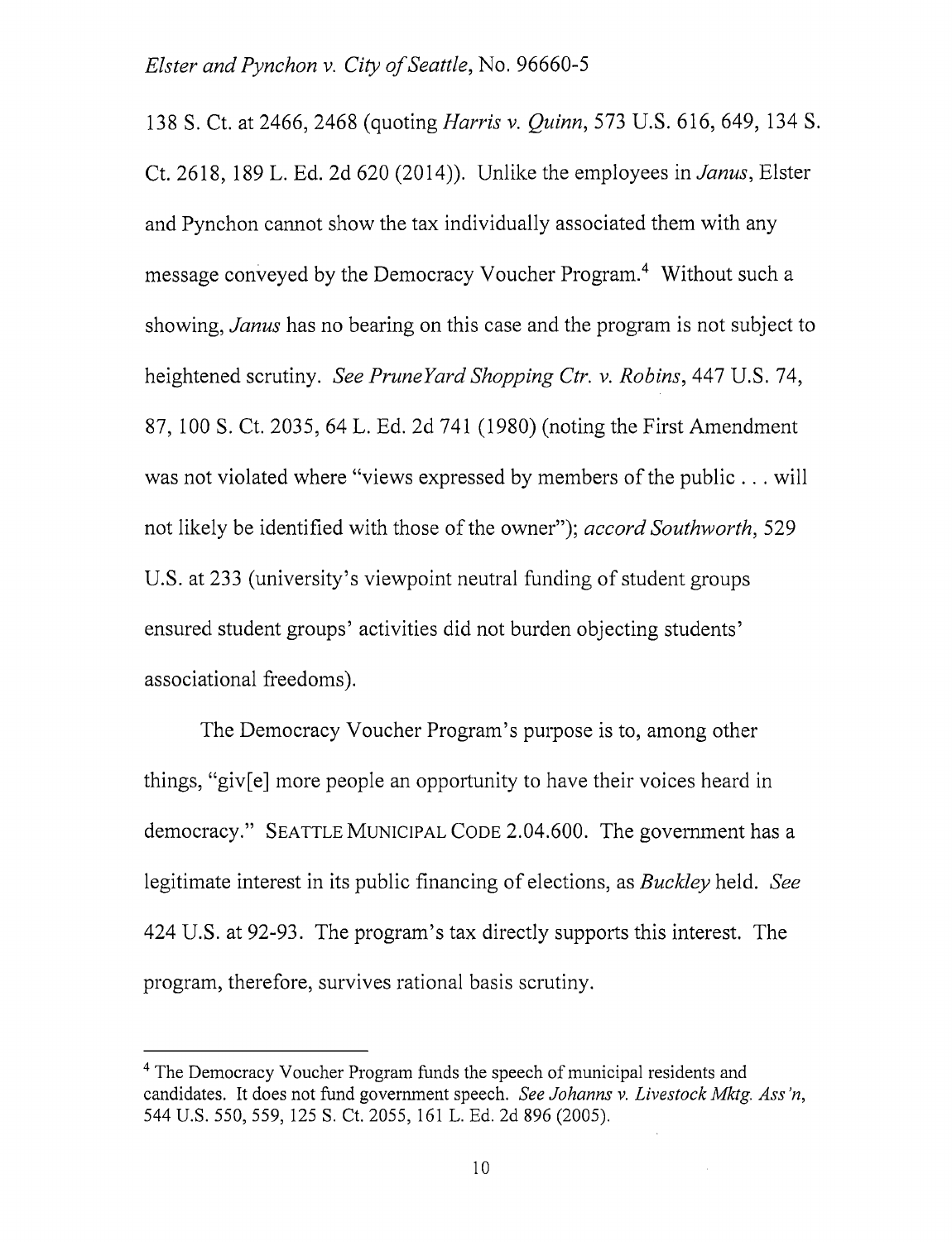÷.

# **CONCLUSION**

The Democracy Voucher Program docs not alter, abridge, restrict, censor, or burden speech. Nor does it force association between taxpayers and any message conveyed by the program. Thus, the program does not violate First Amendment rights. We affirm.